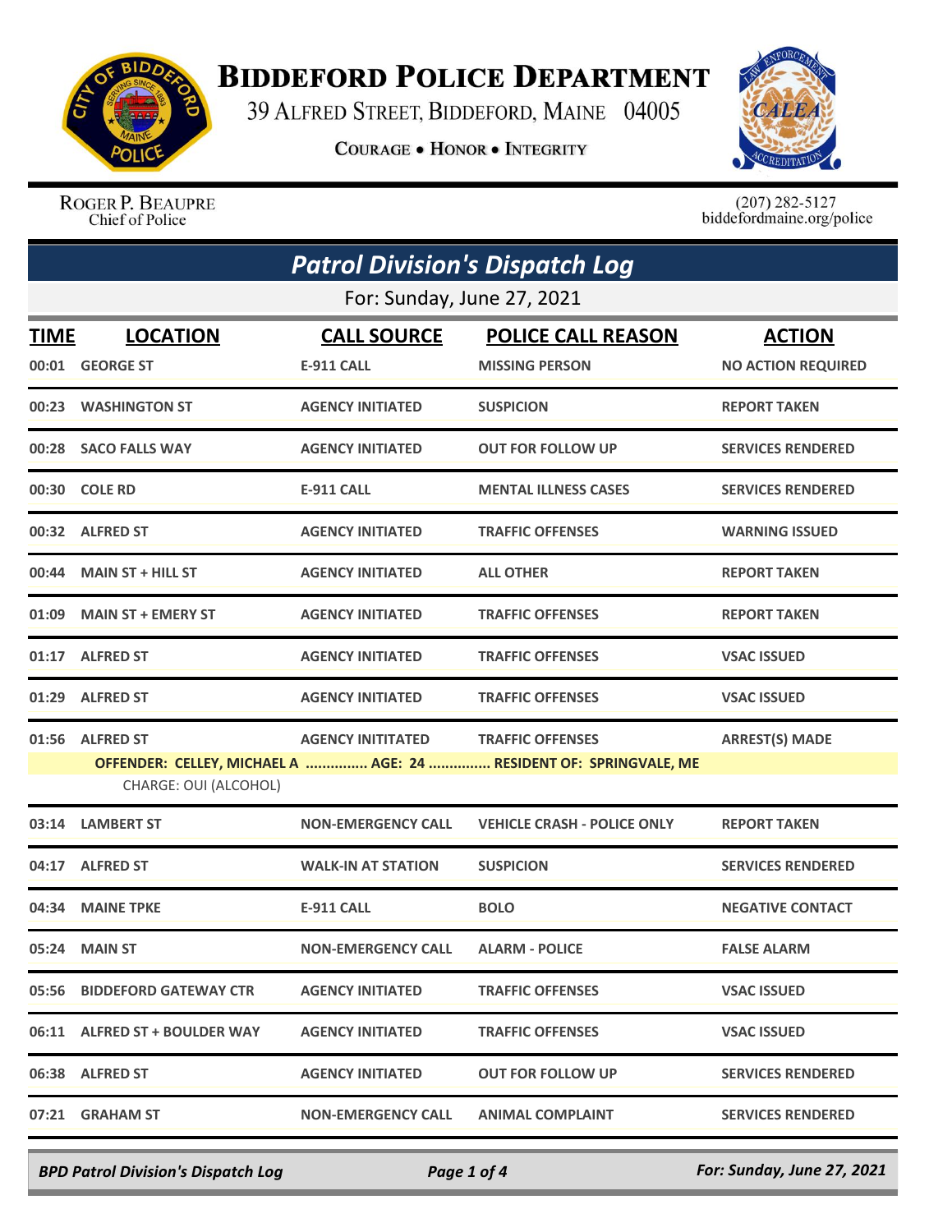| <b>TIME</b> | <b>LOCATION</b>                       | <b>CALL SOURCE</b>        | <b>POLICE CALL REASON</b>                                                                                         | <b>ACTION</b>               |
|-------------|---------------------------------------|---------------------------|-------------------------------------------------------------------------------------------------------------------|-----------------------------|
|             | 08:08 HILL ST                         | <b>AGENCY INITIATED</b>   | <b>PAPERWORK</b>                                                                                                  | <b>PAPERWORK NOT SERVED</b> |
|             | 08:16 PEARL ST                        | <b>NON-EMERGENCY CALL</b> | <b>SUSPICION</b>                                                                                                  | <b>REPORT TAKEN</b>         |
|             | 08:24 HILL ST                         | <b>E-911 CALL</b>         | VIOL PROTECTION FROM HARASSM SUMMONS ISSUED<br>OFFENDER: KIM LOUISE TROTTIER  AGE: 46  RESIDENT OF: BIDDEFORD, ME |                             |
|             | CHARGE: VIOLATION OF PROTECTIVE ORDER |                           |                                                                                                                   |                             |
|             | 08:42 SOUTH ST                        | <b>AGENCY INITIATED</b>   | <b>TRAFFIC OFFENSES</b>                                                                                           | <b>WARNING ISSUED</b>       |
|             | 08:47 MAIN ST                         | <b>E-911 CALL</b>         | <b>ALARM - POLICE</b>                                                                                             | <b>FALSE ALARM</b>          |
|             | 08:52 RIVER RD                        | <b>AGENCY INITIATED</b>   | <b>TRAFFIC OFFENSES</b>                                                                                           | <b>VSAC ISSUED</b>          |
|             | 09:09 HILLS BEACH RD                  | <b>NON-EMERGENCY CALL</b> | <b>TRESPASSING</b>                                                                                                | <b>SERVICES RENDERED</b>    |
|             | 09:12 RIVER RD                        | <b>AGENCY INITIATED</b>   | <b>TRAFFIC OFFENSES</b>                                                                                           | <b>VSAC ISSUED</b>          |
|             | 09:18 HARDING ST                      | <b>NON-EMERGENCY CALL</b> | ATTEMPTED/THREATENED SUICIDE TRANSPORT TO HOSPITAL                                                                |                             |
| 09:25       | <b>BIRCH ST</b>                       | <b>E-911 CALL</b>         | <b>DOMESTIC COMPLAINTS</b>                                                                                        | <b>REPORT TAKEN</b>         |
|             | 09:38 RIVER RD                        | <b>AGENCY INITIATED</b>   | <b>TRAFFIC OFFENSES</b>                                                                                           | <b>WARNING ISSUED</b>       |
| 09:58       | <b>SOUTH ST</b>                       | <b>AGENCY INITIATED</b>   | <b>TRAFFIC OFFENSES</b>                                                                                           | <b>VSAC ISSUED</b>          |
|             | 10:01 GREEN ST                        | <b>E-911 CALL</b>         | 911 MISUSE                                                                                                        | <b>SERVICES RENDERED</b>    |
|             | 10:14 SOUTH ST                        | <b>AGENCY INITIATED</b>   | <b>TRAFFIC OFFENSES</b>                                                                                           | <b>WARNING ISSUED</b>       |
|             | <b>10:15 MAIN ST</b>                  | <b>NON-EMERGENCY CALL</b> | <b>CRIMINAL MISCHIEF</b>                                                                                          | <b>REPORT TAKEN</b>         |
|             | 10:23 SOUTH ST                        | <b>AGENCY INITIATED</b>   | <b>TRAFFIC OFFENSES</b>                                                                                           | <b>WARNING ISSUED</b>       |
|             | 10:33 SOUTH ST                        | <b>AGENCY INITIATED</b>   | <b>TRAFFIC OFFENSES</b>                                                                                           | <b>WARNING ISSUED</b>       |
|             | 10:40 ALFRED ST                       | <b>NON-EMERGENCY CALL</b> | <b>MENTAL ILLNESS CASES</b>                                                                                       | <b>SERVICES RENDERED</b>    |
|             | 10:42 SOUTH ST + WESTERN AVE          | <b>AGENCY INITIATED</b>   | <b>TRAFFIC OFFENSES</b>                                                                                           | <b>VSAC ISSUED</b>          |
|             | 11:00 CRESCENT ST                     | <b>AGENCY INITIATED</b>   | <b>TRAFFIC OFFENSES</b>                                                                                           | <b>VSAC ISSUED</b>          |
|             | 11:18 GRAHAM ST                       | <b>AGENCY INITIATED</b>   | <b>TRAFFIC OFFENSES</b>                                                                                           | <b>WARNING ISSUED</b>       |
|             | 11:25 ELM ST                          | <b>AGENCY INITIATED</b>   | <b>TRAFFIC OFFENSES</b>                                                                                           | <b>WARNING ISSUED</b>       |
|             | 11:35 MAY ST                          | <b>E-911 CALL</b>         | <b>ASSAULT</b>                                                                                                    | <b>REPORT TAKEN</b>         |
|             | 12:04 ADAMS ST                        | E-911 CALL                | 911 MISUSE                                                                                                        | <b>NEGATIVE CONTACT</b>     |
|             | 12:15 MASON ST                        | <b>NON-EMERGENCY CALL</b> | <b>ASSIST OTHER AGENCY</b>                                                                                        | <b>NEGATIVE CONTACT</b>     |
|             |                                       |                           |                                                                                                                   |                             |

*BPD Patrol Division's Dispatch Log Page 2 of 4 For: Sunday, June 27, 2021*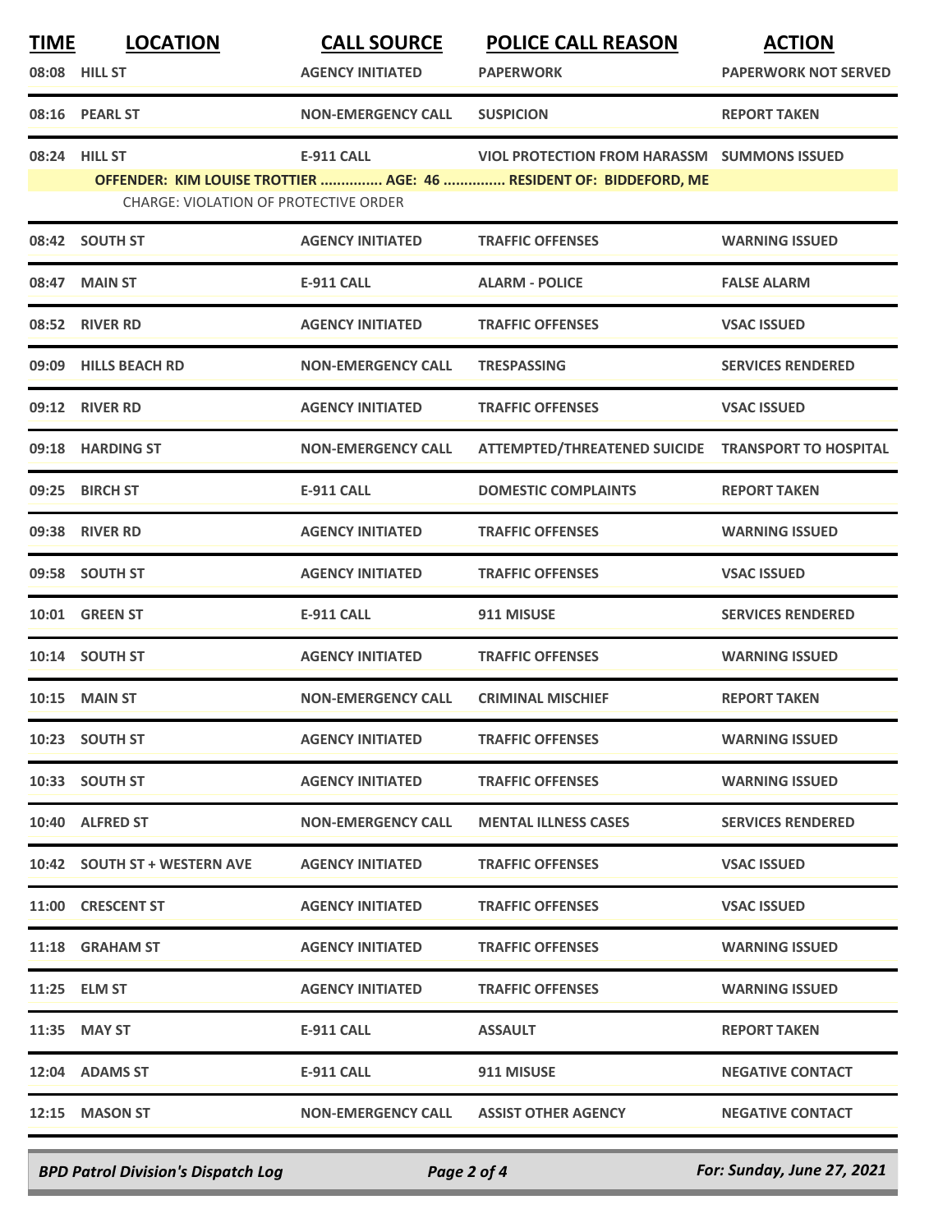| <b>TIME</b> | <b>LOCATION</b><br>12:35 ELM ST | <b>CALL SOURCE</b><br><b>E-911 CALL</b> | <b>POLICE CALL REASON</b><br><b>ANIMAL COMPLAINT</b>               | <b>ACTION</b><br><b>GONE ON ARRIVAL</b> |
|-------------|---------------------------------|-----------------------------------------|--------------------------------------------------------------------|-----------------------------------------|
|             | 12:51 SACO FALLS WAY            | <b>NON-EMERGENCY CALL</b>               | <b>ODOR INVEST   NO ILLNESS</b>                                    | <b>SERVICES RENDERED</b>                |
| 13:00       | <b>HAZEL ST</b>                 | <b>NON-EMERGENCY CALL</b>               | <b>SUSPICION</b>                                                   | <b>REPORT TAKEN</b>                     |
| 13:36       | <b>ALFRED ST + MAINE TPKE</b>   | <b>E-911 CALL</b>                       | <b>ASSIST WITH VEHICLE CRASH - FIRE</b>                            | <b>STATE FORM TAKEN</b>                 |
| 13:55       | <b>BIRCH ST</b>                 | <b>E-911 CALL</b>                       | <b>DOMESTIC COMPLAINTS</b>                                         | <b>SERVICES RENDERED</b>                |
|             | 14:05 ALFRED ST                 | <b>NON-EMERGENCY CALL</b>               | <b>DRUG</b>                                                        | <b>SERVICES RENDERED</b>                |
| 14:33       | <b>SACO FALLS WAY</b>           | <b>NON-EMERGENCY CALL</b>               | <b>DISTURBANCE / NOISE</b>                                         | <b>SERVICES RENDERED</b>                |
| 14:37       | <b>ALFRED ST</b>                | <b>WALK-IN AT STATION</b>               | <b>THEFT</b>                                                       | <b>REPORT TAKEN</b>                     |
|             | 14:44 SOUTH ST                  | <b>NON-EMERGENCY CALL</b>               | ATTEMPTED/THREATENED SUICIDE SERVICES RENDERED                     |                                         |
|             | 14:59 SULLIVAN ST               | <b>WALK-IN AT STATION</b>               | <b>ALL OTHER</b>                                                   | <b>SERVICES RENDERED</b>                |
| 15:38       | <b>ALFRED ST</b>                | <b>AGENCY INITIATED</b>                 | <b>PAPERWORK</b>                                                   | <b>NO ACTION REQUIRED</b>               |
| 15:47       | <b>MAIN ST</b>                  | <b>AGENCY INITIATED</b>                 | <b>PAPERWORK</b>                                                   | <b>PAPERWORK NOT SERVED</b>             |
| 16:23       | <b>RIVER RD + SOUTH ST</b>      | <b>AGENCY INITIATED</b>                 | <b>TRAFFIC OFFENSES</b>                                            | <b>WARNING ISSUED</b>                   |
|             | 16:38 ALFRED ST                 | <b>WALK-IN AT STATION</b>               | <b>PAPERWORK</b>                                                   | <b>PAPERWORK SERVED</b>                 |
| 16:48       | <b>MAIN ST + PARKVIEW CT</b>    | <b>AGENCY INITIATED</b>                 | <b>TRAFFIC OFFENSES</b>                                            | <b>WARNING ISSUED</b>                   |
| 16:49       | <b>CLIFFORD ST</b>              | <b>NON-EMERGENCY CALL</b>               | <b>ANIMAL COMPLAINT</b>                                            | <b>SERVICES RENDERED</b>                |
|             | 17:07 HILL ST                   | <b>AGENCY INITIATED</b>                 | <b>PAPERWORK</b>                                                   | <b>PAPERWORK SERVED</b>                 |
|             | 17:15 MAIN ST                   | <b>NON-EMERGENCY CALL</b>               | <b>HARASSMENT</b>                                                  | <b>UNFOUNDED</b>                        |
|             | 17:44 WASHINGTON ST             | <b>NON-EMERGENCY CALL</b>               | <b>CRIMINAL MISCHIEF</b>                                           | <b>REPORT TAKEN</b>                     |
|             | 17:57 BIRCH ST                  | <b>E-911 CALL</b>                       | <b>DOMESTIC COMPLAINTS</b>                                         | <b>REPORT TAKEN</b>                     |
|             | 17:58 ROBERTS ST                | <b>NON-EMERGENCY CALL</b>               | <b>CIVIL COMPLAINT</b>                                             | <b>CIVIL COMPLAINT</b>                  |
|             | 18:42 ALFRED ST                 | <b>WALK-IN AT STATION</b>               | <b>HARASSMENT</b>                                                  | <b>REPORT TAKEN</b>                     |
|             | 18:56 ALFRED ST                 | <b>NON-EMERGENCY CALL</b>               | <b>PHONE FOLLOW UP</b>                                             | <b>NEGATIVE CONTACT</b>                 |
|             | 19:03 TIGER WAY                 | <b>NON-EMERGENCY CALL</b>               | <b>ALARM - POLICE</b>                                              | <b>BUILDING CHECK/SECURE</b>            |
| 19:19       | <b>BIRCH ST</b>                 | WALK-IN AT STATION                      | <b>WARRANT ARREST</b>                                              | <b>ARREST(S) MADE</b>                   |
|             | <b>CHARGE: WARRANT ARREST</b>   |                                         | OFFENDER: CHARMAGN MARIE CODY  AGE: 37  RESIDENT OF: BIDDEFORD, ME |                                         |

*BPD Patrol Division's Dispatch Log Page 3 of 4 For: Sunday, June 27, 2021*